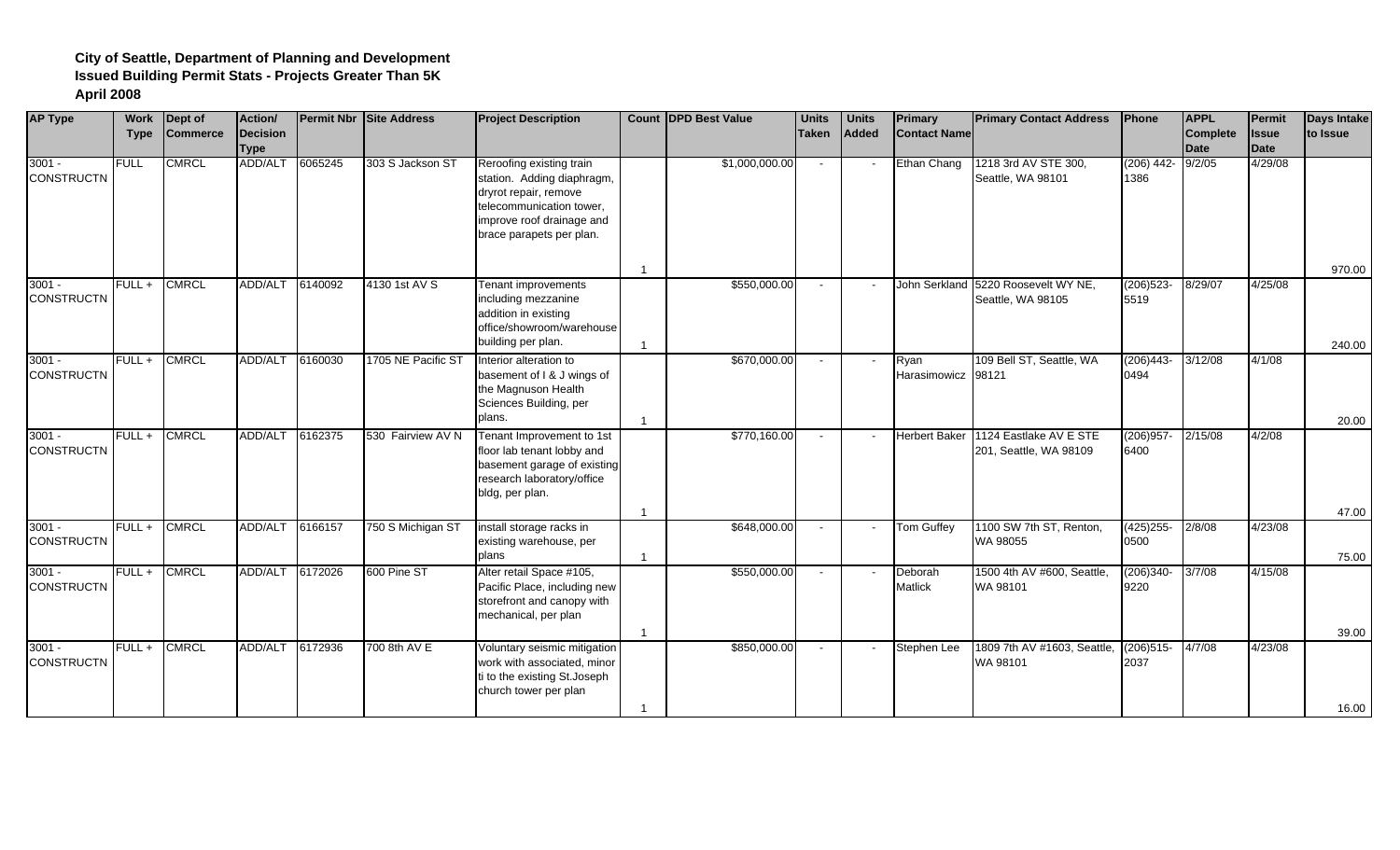| <b>AP Type</b>                | <b>Work</b><br><b>Type</b> | Dept of<br><b>Commerce</b> | Action/<br><b>Decision</b><br><b>Type</b> |         | <b>Permit Nbr Site Address</b> | <b>Project Description</b>                                                                                                                                                                                                                                  |                | <b>Count IDPD Best Value</b> | <b>Units</b><br><b>Taken</b> | <b>Units</b><br>Added | <b>Primary</b><br><b>Contact Name</b> | <b>Primary Contact Address</b>                               | <b>IPhone</b>        | <b>APPL</b><br><b>Complete</b><br><b>Date</b> | Permit<br><b>Issue</b><br>Date | <b>Days Intake</b><br>to Issue |
|-------------------------------|----------------------------|----------------------------|-------------------------------------------|---------|--------------------------------|-------------------------------------------------------------------------------------------------------------------------------------------------------------------------------------------------------------------------------------------------------------|----------------|------------------------------|------------------------------|-----------------------|---------------------------------------|--------------------------------------------------------------|----------------------|-----------------------------------------------|--------------------------------|--------------------------------|
| $3001 -$<br><b>CONSTRUCTN</b> | FULL+                      | <b>CMRCL</b>               | ADD/ALT                                   | 6173448 | 600 Pine ST                    | Tenant improvements for<br>retail store Suite 225 2nd<br>floor of existing mixed<br>commercial (Pacific Place)<br>per plan.                                                                                                                                 |                | \$900,000.00                 | $\sim$                       |                       | Craig Belcher                         | 26456 Marive View DR S,<br>Des Moines, WA 98198              | $(206)295 -$<br>0613 | 3/14/08                                       | 4/2/08                         | 19.00                          |
| $3001 -$<br><b>CONSTRUCTN</b> | <b>FULL C</b>              | <b>CMRCL</b>               | ADD/ALT                                   | 6129524 |                                | 1700 Westlake AV N Corrosion damage repair<br>and voluntary seismic<br>upgrade to existing parking<br>structure on piles, per plan.                                                                                                                         |                | \$3,871,000.00               | $\sim$                       |                       |                                       | Mark Schaefer 1300 Dexter AV N STE 100,<br>Seattle, WA 98019 | $(206)281 -$<br>7500 | 12/17/07                                      | 4/11/08                        | 116.00                         |
| $3001 -$<br><b>CONSTRUCTN</b> | <b>FULL C</b>              | <b>CMRCL</b>               | ADD/ALT                                   | 6157946 |                                | 7400 Sand Point WY Construction of a new float<br>and gangway, replacement<br>of decking and piling on<br>existing docks and<br>replacement and expansion<br>of of existing boat rams.<br>(Sand Point-MagnusonN<br>Park motorized boat launch)<br>per plan. |                | \$575,000.00                 | $\sim$                       |                       | <b>Garrett Farrell</b>                | 800 Maynard AV S, 3rd FL                                     | $(206)233 -$<br>7921 | 11/7/07                                       | 4/2/08                         |                                |
| $3001 -$<br><b>CONSTRUCTN</b> | <b>FULL C</b>              | <b>CMRCL</b>               | <b>NONE</b>                               | 6148296 | 1501 4th AV                    | Alteration to first and third<br>floors and replace exterior<br>storefront and canopy, per<br>plans.                                                                                                                                                        | $\overline{1}$ | \$5,889,000.00               | $\sim$                       |                       | <b>Brian Van</b><br>Stipdonk          | 1524 Fifth AV, STE 300,<br>Seattle, WA 98101                 | $(206)654 -$<br>2129 | 10/4/07                                       | 4/18/08                        | 147.00<br>197.00               |
| $3001 -$<br><b>CONSTRUCTN</b> | FULL+                      | <b>IND</b>                 | <b>ADD/ALT</b>                            | 6169564 | 1000 E Pine ST                 | Construct alterations to<br>replace existing roof, install<br>roof hatch, ladder and repair<br>exterior of existing<br>Gatehouse Building, per<br>plan.                                                                                                     |                | \$700,000.00                 | $\sim$                       |                       | Kimberly<br>Keagle                    | 71 Columbia ST STE 500,<br>Seattle, WA 98112                 | $(206)340 -$<br>9500 | 2/22/08                                       | 4/9/08                         | 47.00                          |
| $3001 -$<br><b>CONSTRUCTN</b> | <b>FULL C</b>              | <b>INST</b>                | <b>ADD/ALT</b>                            | 6150665 | 2600 SW Holden ST              | Interior alterations to 3<br>levels including construction<br>of a shaft in existing hospital<br>per plans                                                                                                                                                  | -1             | \$699,387.00                 | $\sim$                       |                       | Jon O'Hare                            | 26456 Marine View DR S,<br>Des Moines, WA 98198              | $(425)301 -$<br>9541 | 10/9/07                                       | 4/8/08                         | 182.00                         |
| $3001 -$<br><b>CONSTRUCTN</b> | <b>FULL C</b>              | <b>INST</b>                | ADD/ALT                                   | 6164285 | 1201 Terry AV                  | Alter 5th floor to create<br>surgery facility mechanical<br>included, per plans.                                                                                                                                                                            |                | \$4,000,000.00               | $\sim$                       |                       | Paul Spivey                           | 710 2nd AV STE 1400,<br>Seattle, WA 98104                    | $(206)245 -$<br>2049 | 1/2/08                                        | 4/21/08                        | 110.00                         |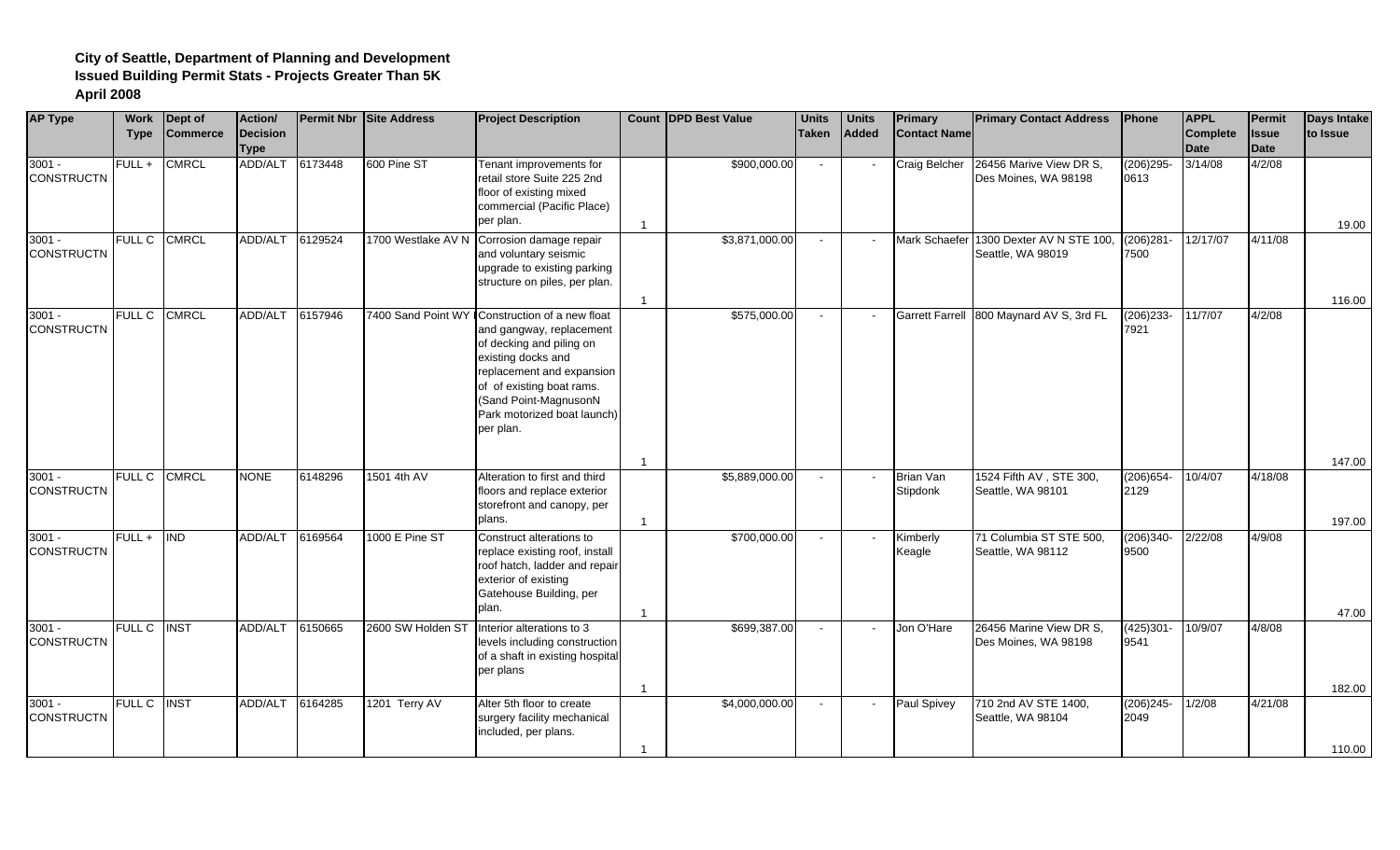| <b>AP Type</b>                | <b>Work</b> | Dept of         | Action/     |         | <b>Permit Nbr Site Address</b> | <b>Project Description</b>                                                                                                                                                                                                                                                                                                                                                                                                                                                                            |                | <b>Count DPD Best Value</b> | <b>Units</b>   | <b>Units</b>             | Primary                     | <b>Primary Contact Address</b>                            | Phone                  | <b>APPL</b> | Permit       | <b>Days Intake</b> |
|-------------------------------|-------------|-----------------|-------------|---------|--------------------------------|-------------------------------------------------------------------------------------------------------------------------------------------------------------------------------------------------------------------------------------------------------------------------------------------------------------------------------------------------------------------------------------------------------------------------------------------------------------------------------------------------------|----------------|-----------------------------|----------------|--------------------------|-----------------------------|-----------------------------------------------------------|------------------------|-------------|--------------|--------------------|
|                               | <b>Type</b> | <b>Commerce</b> | Decision    |         |                                |                                                                                                                                                                                                                                                                                                                                                                                                                                                                                                       |                |                             | <b>Taken</b>   | Added                    | <b>Contact Name</b>         |                                                           |                        | Complete    | <b>Issue</b> | to Issue           |
|                               |             |                 | <b>Type</b> |         |                                |                                                                                                                                                                                                                                                                                                                                                                                                                                                                                                       |                |                             | $\sim$         | $\sim$                   |                             |                                                           |                        | <b>Date</b> | Date         |                    |
| <b>COMMERCIAL ADD ALT</b>     |             |                 |             |         |                                |                                                                                                                                                                                                                                                                                                                                                                                                                                                                                                       | 14.00          | \$21,672,547.00             |                |                          |                             |                                                           |                        |             |              |                    |
| $3001 -$<br><b>CONSTRUCTN</b> | <b>FULL</b> | <b>MF</b>       | ADD/ALT     | 6171609 | 300 Lakeside AV S              | Exterior facade repair,<br>replace portion of windosw<br>and repair portion of<br>balconies (North building)<br>(review and processing for 2<br>AP's under 6171609).                                                                                                                                                                                                                                                                                                                                  | -1             | \$650,000.00                | $\sim$         |                          | <b>Brad Minogue</b>         | 11335 Sand Point WY NE,<br>Seattle, WA 98125              | $(206)390 -$<br>7910   | 3/7/08      | 4/24/08      | 48.00              |
| $3001 -$<br><b>CONSTRUCTN</b> | <b>FULL</b> | MF              | ADD/ALT     | 6172848 | 302 Lakeside AV S              | Exterior facade repair,<br>replace portion of windosw<br>and repair portion of<br>balconies (South building)<br>(review and processing for 2<br>AP's under 6171609).                                                                                                                                                                                                                                                                                                                                  | $\overline{1}$ | \$650,000.00                | $\sim$         |                          |                             | Brad Minogue 11335 Sand Point WY NE,<br>Seattle, WA 98125 | $(206)390 -$<br>7910   | 3/7/08      | 4/24/08      | 48.00              |
| $3001 -$<br><b>CONSTRUCTN</b> | FULL C MF   |                 | ADD/ALT     | 6153304 | 2811 Fairview AV E             | Substantial alteration of<br>existing Wards Cove Marina<br>Warehouse Building. And<br>Change of USE to include<br>the following occupancy<br>types: B/office, S1/Storage,<br>and new 2-unit R1- short<br>team Residential. The<br>existing structure is to<br>remain, modified to meet<br>seismic requirements. The<br>project scope also includes<br>the renovation of the alley or<br>"Narrows" between the<br>Marina Warehouse and the<br>existing Wards Cove Office<br>Building occupy per plans. |                | \$2,109,000.00              | $\sim$         |                          | Atelier Jones<br><b>LLC</b> | 1425 Western AV #105,<br>Seattle, WA 98101                | $(206)624 -$<br>9966 x | 11/20/07    | 4/18/08      | 150.00             |
| <b>MULTIFAMILY ADD ALT</b>    |             |                 |             |         |                                |                                                                                                                                                                                                                                                                                                                                                                                                                                                                                                       | 3.00           | \$3,409,000.00              | $\blacksquare$ | $\overline{\phantom{0}}$ |                             |                                                           |                        |             |              |                    |
|                               |             |                 |             |         |                                |                                                                                                                                                                                                                                                                                                                                                                                                                                                                                                       |                |                             |                |                          |                             |                                                           |                        |             |              |                    |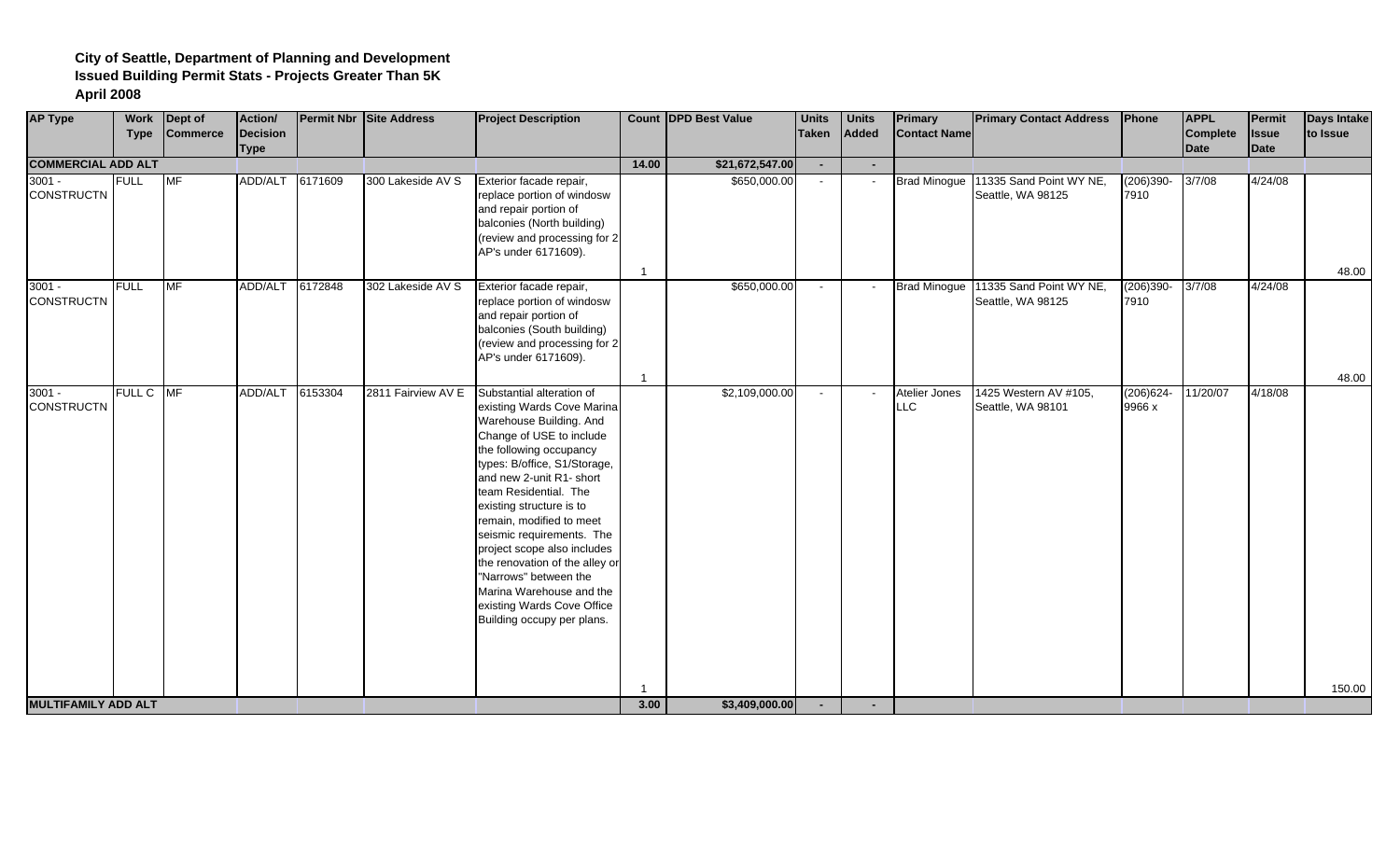| <b>AP Type</b>                | <b>Work</b><br><b>Type</b> | Dept of<br><b>Commerce</b> | Action/<br>Decision<br><b>Type</b> |         | <b>Permit Nbr Site Address</b> | <b>Project Description</b>                                                                                                                                                                                                                                                                                                                                                                                                                                                                                                                                                                       |      | <b>Count DPD Best Value</b> | <b>Units</b><br><b>Taken</b> | <b>Units</b><br>Added | Primary<br><b>Contact Name</b> | <b>Primary Contact Address</b>                              | Phone                | <b>APPL</b><br><b>Complete</b><br><b>Date</b> | <b>Permit</b><br><b>Issue</b><br>Date | <b>Days Intake</b><br>to Issue |
|-------------------------------|----------------------------|----------------------------|------------------------------------|---------|--------------------------------|--------------------------------------------------------------------------------------------------------------------------------------------------------------------------------------------------------------------------------------------------------------------------------------------------------------------------------------------------------------------------------------------------------------------------------------------------------------------------------------------------------------------------------------------------------------------------------------------------|------|-----------------------------|------------------------------|-----------------------|--------------------------------|-------------------------------------------------------------|----------------------|-----------------------------------------------|---------------------------------------|--------------------------------|
| $3003 -$<br><b>BLANKET</b>    |                            | FULL C CMRCL               | <b>CHILD</b>                       | 6175980 | 818 Stewart ST                 | <b>Blanket Permit for interior</b><br>non-structural alterations.<br>For the 1st floor. Water<br>Mark Credit Union.                                                                                                                                                                                                                                                                                                                                                                                                                                                                              |      | \$750,000.00                |                              |                       |                                | Michael Jones 1201 Western AV STE 450,<br>Seattle, WA 98101 | $(425)460-$<br>2306  | 4/2/08                                        | 4/23/08                               | 21.00                          |
| $3003 -$<br><b>BLANKET</b>    | FULL C CMRCL               |                            | <b>CHILD</b>                       | 6176926 | 900 4th AV                     | <b>Blanket Permit for interior</b><br>non-structural alterations to<br>the 1st floor Lobby Upgrade                                                                                                                                                                                                                                                                                                                                                                                                                                                                                               |      | \$942,138.00                |                              |                       | Maria Arsanto                  | 1326 5th AV, STE 600,<br>Seattle, WA 98101                  | $(206)587 -$<br>7120 | 4/9/08                                        | 4/30/08                               | 21.00                          |
| <b>BLANKET TI</b>             |                            |                            |                                    |         |                                |                                                                                                                                                                                                                                                                                                                                                                                                                                                                                                                                                                                                  | 2.00 | \$1,692,138.00              | $\blacksquare$               |                       |                                |                                                             |                      |                                               |                                       |                                |
| $1004 -$<br><b>MECHANICAL</b> | FULL C CMRCL               |                            | MECHANIO 6158957                   |         | 2001 8th AV                    | Shell & Core ventilation &<br>A/C system for 27 story<br>BLDG & 5 floors<br>underground. Add 2-450 ton<br>water chillers, 1-246 ton<br>water chiller, 2 cooling<br>towers, 4 circulating pumps,<br>24-11000 CFM floor by floor<br>chilled water VAV Air.1-<br>7500 CFM chilled water CV<br>Air, W/Elec heating coil, 9<br>pressure fans, 1 gen exhaust<br>fans, 6 garage exhaust<br>fans,2 garage supply fans, 1<br>loading dock exhaust fan, 1<br>SCL vault exhaust fan, 29<br>transfer fans, Chilled water<br>piping will be distributing to<br>retail space for future<br>tenants, per plans. |      | \$6,169,841.00              |                              |                       | Stephen<br>Wilson              | 7717 Detroit AV SW, Seattle, (206)768-<br>WA 98146          | 4050 x               | 10/26/07                                      | 4/28/08                               | 185.00                         |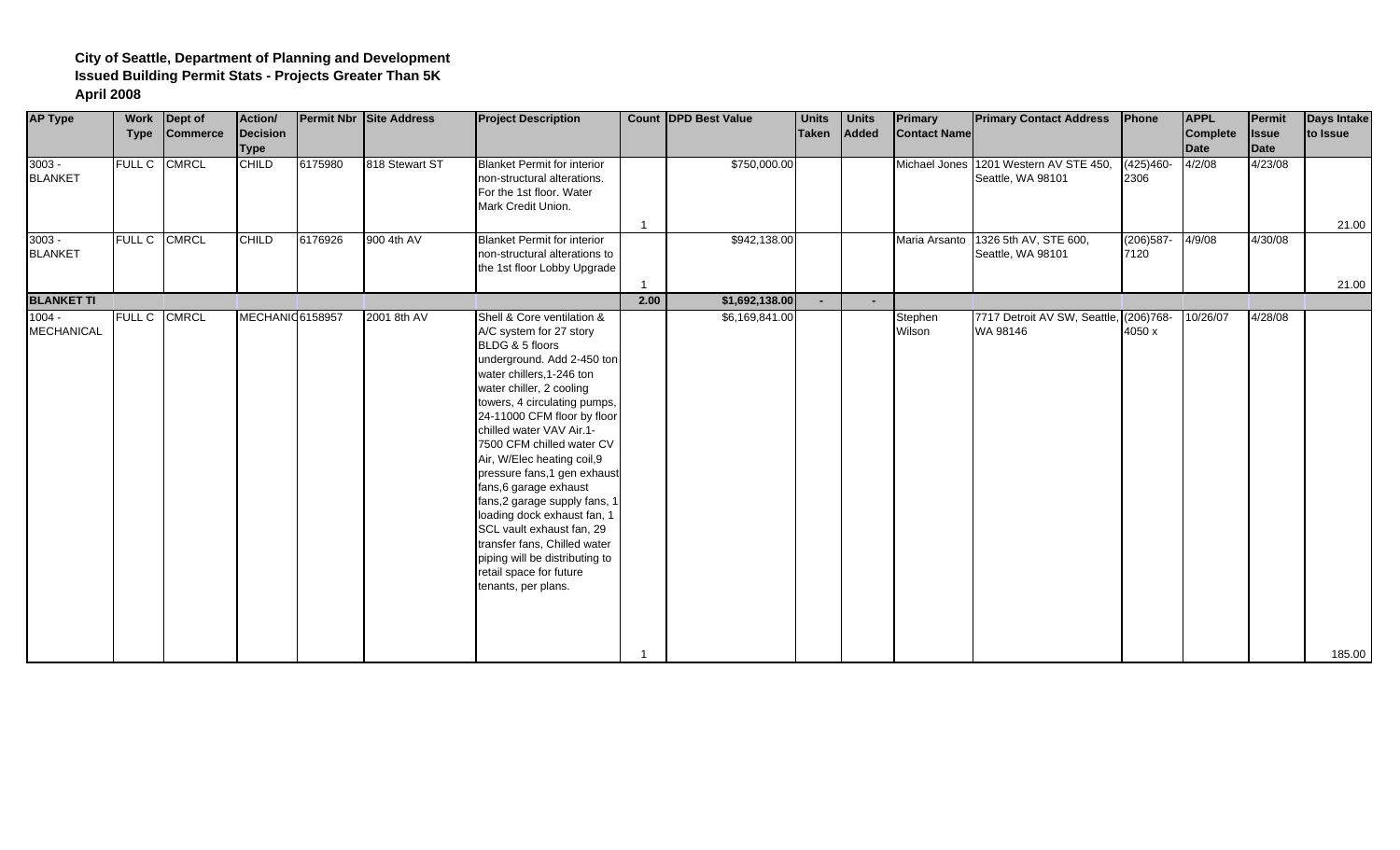| <b>AP Type</b>                | Work<br><b>Type</b> | Dept of<br><b>Commerce</b> | Action/<br>Decision<br><b>Type</b> |         | <b>Permit Nbr Site Address</b> | <b>Project Description</b>                                                                                                                                                                                  |                | <b>Count IDPD Best Value</b> | <b>Units</b><br><b>Taken</b> | <b>Units</b><br>Added | Primary<br><b>Contact Name</b> | <b>Primary Contact Address</b>                   | Phone                | <b>APPL</b><br>Complete<br>Date | Permit<br><b>Issue</b><br>Date | Days Intake<br>to Issue |
|-------------------------------|---------------------|----------------------------|------------------------------------|---------|--------------------------------|-------------------------------------------------------------------------------------------------------------------------------------------------------------------------------------------------------------|----------------|------------------------------|------------------------------|-----------------------|--------------------------------|--------------------------------------------------|----------------------|---------------------------------|--------------------------------|-------------------------|
| $1004 -$<br><b>MECHANICAL</b> | <b>FULL C</b>       | <b>CMRCL</b>               | MECHANIC 6166989                   |         | 909 N 143rd ST                 | Install of HVAC system to<br>new building, corridor,<br>garage, common area, and<br>elevator ventilation.<br>Residential unit exhaust and<br>stair pressurization per<br>plan.                              | $\overline{1}$ | \$925,500.00                 |                              |                       | Jodi Patterson                 | 26456 Marine View DR S,<br>Des Moines, WA 98198  | $(425)681 -$<br>4718 | 1/15/08                         | 4/30/08                        | 106.00                  |
| $1004 -$<br><b>MECHANICAL</b> | <b>FULL C</b>       | <b>CMRCL</b>               | MECHANIC 6168221                   |         | 505 1st AV S                   | Install mechanical system to<br>the shell and core, 2 roof<br>top air handlers, fan<br>powered vav boxes, exhaust<br>fans,2 fluid coolers, stair<br>and elevator shaft<br>presurization system, per<br>plan |                | \$2,700,000.00               |                              |                       | Peggy Peel                     | 4600 S.134th PL, Seattle,<br>WA 98168            | $(206)248 -$<br>8747 | 1/25/08                         | 4/17/08                        | 83.00                   |
| <b>MECHANICAL</b>             |                     |                            |                                    |         |                                |                                                                                                                                                                                                             | 3.00           | \$9,795,341.00               | $\blacksquare$               |                       |                                |                                                  |                      |                                 |                                |                         |
| $3001 -$<br><b>CONSTRUCTN</b> | FULL C              | <b>CMRCL</b>               | <b>NEW</b>                         | 6091179 | 1002 Airport WY S              | Phase III of III/Construct<br>building for motor vehicle<br>showroom and<br>office/Superstructure and<br>Architectural only this<br>permit/Occupy per plans.                                                |                | \$7,043,500.00               | $\mathbf{r}$                 |                       | <b>Ned Nelson</b>              | 1021 92nd AV NE, Bellevue,<br>WA 98004           | $(425)444-$<br>6782  | 7/12/07                         | 4/4/08                         | 267.00                  |
| $3001 -$<br><b>CONSTRUCTN</b> | <b>FULL C</b>       | <b>CMRCL</b>               | <b>NEW</b>                         | 6091185 | 670 S Plummer ST               | Phase III of III, construct<br>auto service and accessory<br>parking architectual &<br>structual completion and<br>occupy, per plans & MUP<br>#3004566                                                      |                | \$17,159,806.00              | $\sim$                       |                       | Ned Nelson                     | 1021 92nd AV NE, Bellevue, (425)444-<br>WA 98004 | 6782                 | 8/2/07                          | 4/4/08                         | 246.00                  |
| $3001 -$<br><b>CONSTRUCTN</b> | <b>FULL C</b>       | <b>CMRCL</b>               | <b>NEW</b>                         | 6118252 | 12525 Stone AV N               | Construct 1-story 20,000 sf<br>King County Metro<br>Maintenance Facility service<br>building with surface parking<br>and vehicle equipment yard,<br>occupy all per plan.                                    | -1             | \$1,920,313.00               | $\blacksquare$               |                       | Jesse Johnson                  | 130 Lakeside AV STE 250,<br>Seattle, WA 98122    | $(206)325 -$<br>2553 | 8/14/07                         | 4/18/08                        | 248.00                  |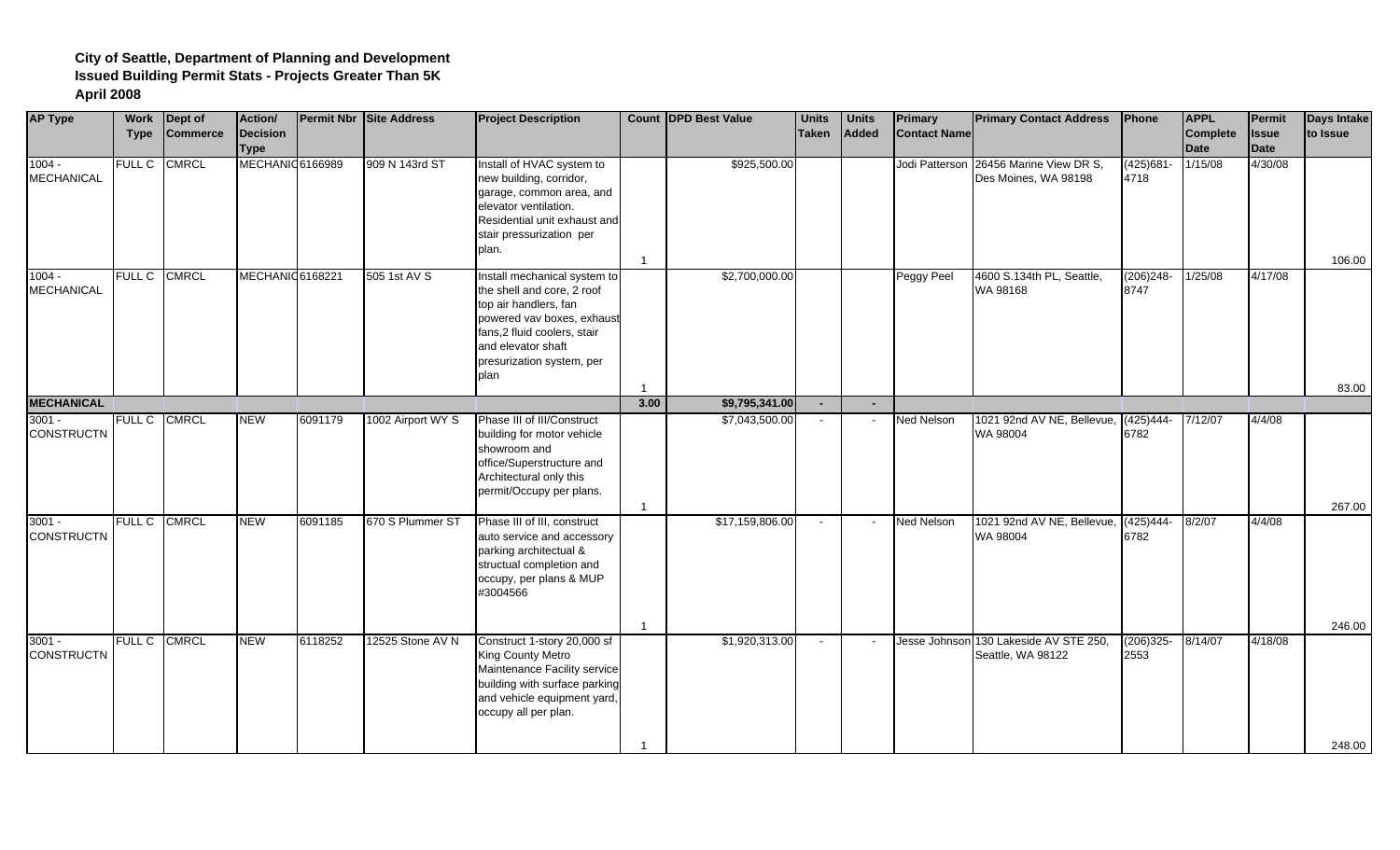| <b>AP Type</b>                | Work               | Dept of         | Action/                        |         | Permit Nbr Site Address                | <b>Project Description</b>                                                                                                                                                                                                                                                                                   |      | <b>Count DPD Best Value</b> | <b>Units</b> | <b>Units</b> | <b>Primary</b>      | <b>Primary Contact Address</b>                                     | Phone                  | <b>APPL</b>                    | Permit                      | <b>Days Intake</b> |
|-------------------------------|--------------------|-----------------|--------------------------------|---------|----------------------------------------|--------------------------------------------------------------------------------------------------------------------------------------------------------------------------------------------------------------------------------------------------------------------------------------------------------------|------|-----------------------------|--------------|--------------|---------------------|--------------------------------------------------------------------|------------------------|--------------------------------|-----------------------------|--------------------|
|                               | <b>Type</b>        | <b>Commerce</b> | <b>Decision</b><br><b>Type</b> |         |                                        |                                                                                                                                                                                                                                                                                                              |      |                             | <b>Taken</b> | Added        | <b>Contact Name</b> |                                                                    |                        | <b>Complete</b><br><b>Date</b> | <b>Issue</b><br><b>Date</b> | to Issue           |
| $3001 -$<br><b>CONSTRUCTN</b> | FULL C             | <b>CMRCL</b>    | <b>NEW</b>                     | 6127644 | 3670 E Marginal WY § Phase Two of Two: | Construct new tilt-up<br>restaurant supply sales and<br>warehouse building with<br>accessory offices and<br>surface parking, occupy per<br>plans (demolition of 5<br>industrial buildings under<br>separate permits). Grading,<br>excavation, drainage and<br>construction of foundation<br>under Phase One. |      | \$4,780,232.00              | $\sim$       |              |                     | Kathryn Taylor 1932 1ST AV, STE 408,<br>Seattle, WA 98101          | $(206)720 -$<br>7001   | 3/19/07                        | 4/9/08                      | 387.00             |
| $3001 -$<br><b>CONSTRUCTN</b> | <b>FULL C</b>      | <b>CMRCL</b>    | <b>NEW</b>                     | 6132624 | 115 N 36th ST                          | Establish and construct<br>Mixed use building per plan.                                                                                                                                                                                                                                                      |      | \$750,708.00                | $\sim$       | 1.00         | James<br>Graham     | 1429 12th AV STE C,<br>Seattle, WA 98122                           | $(206)323 -$<br>9932   | 9/25/07                        | 4/10/08                     | 198.00             |
| $3001 -$<br><b>CONSTRUCTN</b> | <b>FULL C</b>      | <b>CMRCL</b>    | <b>NEW</b>                     | 6176940 | 3800 S Othello ST                      | Phase One of Two:<br>Grading, install TESC,<br>drainage systems and<br>construct foundation per<br>plans this phase.                                                                                                                                                                                         |      | \$1,000,000.00              | $\sim$       |              | <b>Craig Chaney</b> | 1800 136th PL NE #100,<br>Bellevue, WA 98005                       | $(425)747-$<br>3177    | 4/9/08                         | 4/10/08                     | 1.00               |
| $3001 -$<br><b>CONSTRUCTN</b> | <b>FULL C INST</b> |                 | <b>NEW</b>                     | 6175684 |                                        | 4800 S Henderson ST Phase One - Construct<br>foundation and<br>superstructure for public<br>school (South Shore Middle<br>School), per plan.                                                                                                                                                                 |      | \$3,160,000.00              | $\sim$       |              |                     | Scott Hogman 1145 Broadway Plaza,<br>Tacoma, WA 98402-3519         | $(253)627 -$<br>5599 x | 3/31/08                        | 4/1/08                      | 1.00               |
| <b>COMMERCIAL NEW</b>         |                    |                 |                                |         |                                        |                                                                                                                                                                                                                                                                                                              | 7.00 | \$35,814,559.00             | $\sim$       | 1.00         |                     |                                                                    |                        |                                |                             |                    |
| $3001 -$<br><b>CONSTRUCTN</b> | <b>FULL C</b>      | <b>CMRCL</b>    | <b>NEW</b>                     | 6129787 | 4441 Rainier AV S                      | Establish use as a mixed<br>use building, Construct a<br>four story mixed used<br>building & Occupy assisted<br>living floors per plan.                                                                                                                                                                      |      | \$1,274,573.00              | $\sim$       |              |                     | 11.00 Robert Humble 1320 E Pike ST, Seattle, WA (206)568-<br>98122 | 6586                   | 4/6/07                         | 4/15/08                     | 375.00             |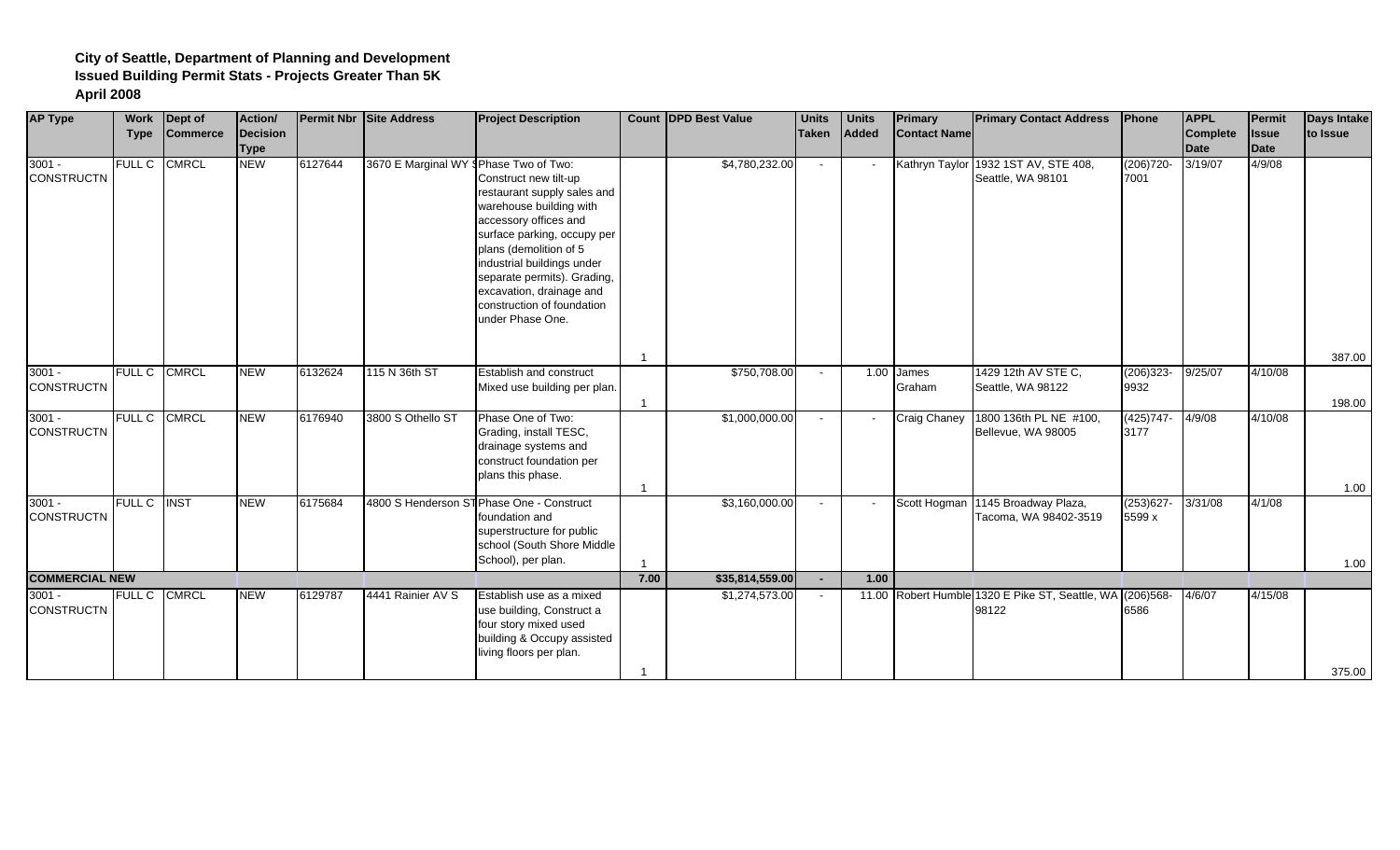| <b>AP Type</b>                | <b>Work</b><br><b>Type</b> | Dept of<br><b>Commerce</b> | Action/<br>Decision<br><b>Type</b> |         | <b>Permit Nbr Site Address</b> | <b>Project Description</b>                                                                                                                                                                                                                                                             |                | Count DPD Best Value | <b>Units</b><br><b>Taken</b> | <b>Units</b><br>Added | Primary<br><b>Contact Name</b> | <b>Primary Contact Address</b>                                                 | Phone                | <b>APPL</b><br><b>Complete</b><br><b>Date</b> | <b>Permit</b><br><b>Issue</b><br>Date | <b>Days Intake</b><br>to Issue |
|-------------------------------|----------------------------|----------------------------|------------------------------------|---------|--------------------------------|----------------------------------------------------------------------------------------------------------------------------------------------------------------------------------------------------------------------------------------------------------------------------------------|----------------|----------------------|------------------------------|-----------------------|--------------------------------|--------------------------------------------------------------------------------|----------------------|-----------------------------------------------|---------------------------------------|--------------------------------|
| $3001 -$<br><b>CONSTRUCTN</b> | <b>FULL C</b>              | <b>CMRCL</b>               | <b>NEW</b>                         | 6088001 |                                | 420 Queen Anne AV I Establish use as retail and<br>apartment building;<br>construct 23-unit mixed use<br>building with ground level<br>retail and occupy per plans.<br>HOLD UNTIL MAY 16 - DO<br>NOT CANCEL. JMS                                                                       | $\overline{1}$ | \$3,709,352.00       | $\sim$                       |                       | 23.00 Wayne<br>Bastrup         | 2111 3rd AV, Seattle, WA<br>98121                                              | $(206)441 -$<br>3066 | 9/8/06                                        | 4/10/08                               | 580.00                         |
| $3001 -$<br><b>CONSTRUCTN</b> | FULL C MF                  |                            | <b>NEW</b>                         | 6076805 | 909 N 143rd ST                 | Phase 4 OF 4 - Construct<br>wood frame L2-L6 & arch.<br>completion, per plans this<br>permit (East Bldg)<br>(Construct (1) mixed use<br>residential/retail (1)<br>residential structure.<br>Basement and surface<br>parking per plan. Process<br>and routing for (2) A/P's<br>6076805. | $\mathbf 1$    | \$36,681,087.00      | $\sim$                       |                       |                                | 405.00 Jodi Patterson 26456 Marine View DR S,<br>Des Moines, WA 98198          | $(425)681 -$<br>4718 | 11/19/07                                      | 4/7/08                                | 140.00                         |
| $3001 -$<br><b>CONSTRUCTN</b> | FULL C MF                  |                            | <b>NEW</b>                         | 6084242 | 1216 John ST                   | Phase II of II for<br>construction of a mixed<br>occupancy structure /<br>building structural and<br>architectural / Occupy all<br>per plans.                                                                                                                                          | $\overline{1}$ | \$7,630,926.00       | $\sim$                       |                       |                                | 80.00 Scot Carr (K 121 Stewart ST STE 200,<br>Scot Carr AIA) Seattle, WA 98101 | $(206)443-$<br>8606  | 10/8/07                                       | 4/18/08                               | 193.00                         |
| $3001 -$<br><b>CONSTRUCTN</b> | FULL C MF                  |                            | <b>NEW</b>                         | 6099257 | 5803 24th AV NW                | Demolish existing SFR and<br>Commercial building and<br>Construct 6-story 31-unit<br>apartment building with<br>accessory parking, occupy<br>per plans.                                                                                                                                | -1             | \$3,919,655.00       | $\sim$                       |                       | 31.00 Roger Newell             | 1102 19th AV E, Seattle, WA (206)322-<br>98112                                 | 1192                 | 4/20/07                                       | 4/7/08                                | 353.00                         |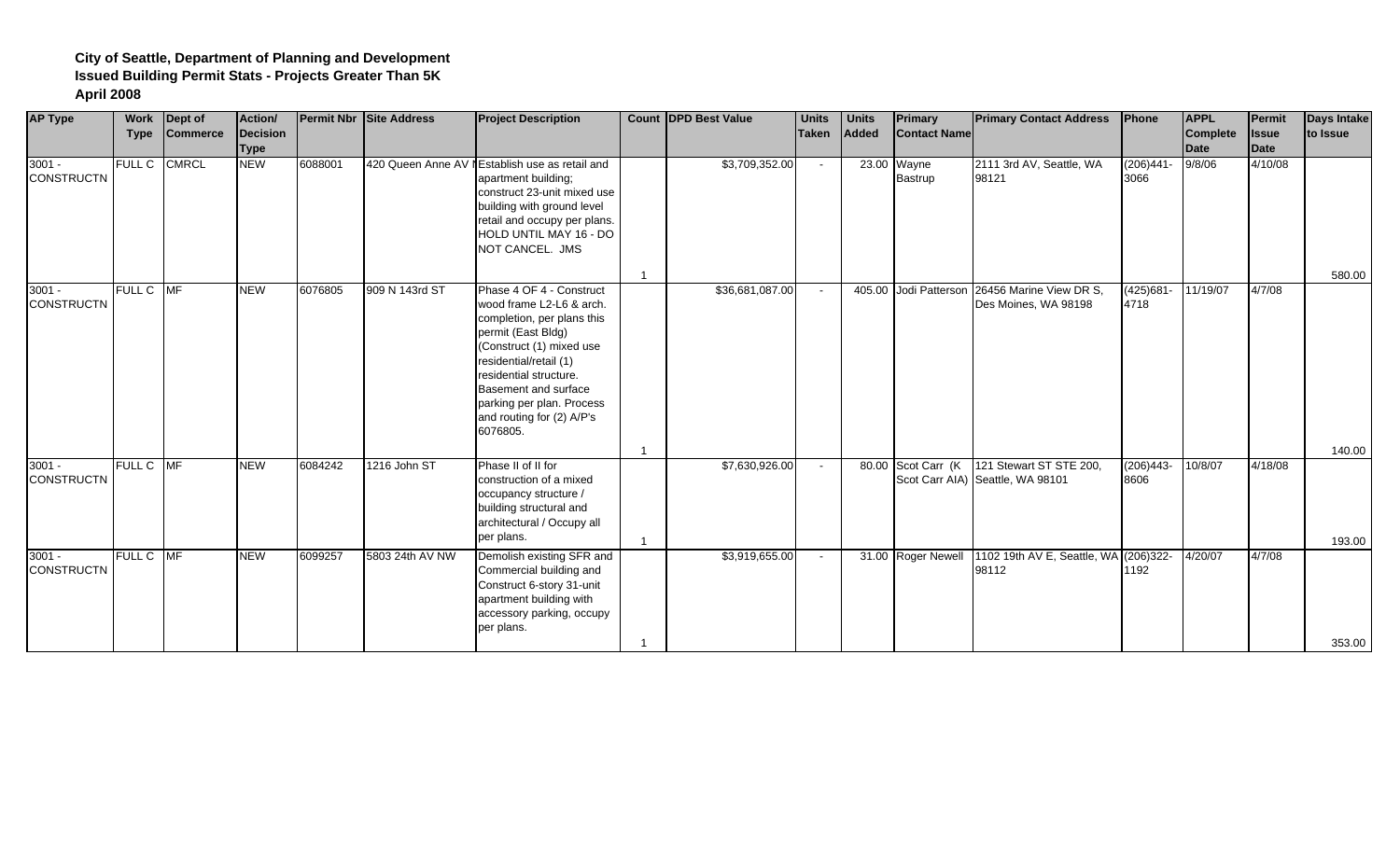| <b>AP Type</b>                | <b>Work</b><br><b>Type</b> | Dept of<br><b>Commerce</b> | Action/<br>Decision<br><b>Type</b> |         | <b>Permit Nbr Site Address</b> | <b>Project Description</b>                                                                                                                                                                                                                                                                                                                                | <b>Count DPD Best Value</b> | <b>Units</b><br>Taken | <b>Units</b><br>Added | <b>Primary</b><br><b>Contact Name</b> | <b>Primary Contact Address</b>            | Phone                | <b>APPL</b><br><b>Complete</b><br><b>Date</b> | Permit<br><b>Issue</b><br>Date | Days Intake<br>to Issue |
|-------------------------------|----------------------------|----------------------------|------------------------------------|---------|--------------------------------|-----------------------------------------------------------------------------------------------------------------------------------------------------------------------------------------------------------------------------------------------------------------------------------------------------------------------------------------------------------|-----------------------------|-----------------------|-----------------------|---------------------------------------|-------------------------------------------|----------------------|-----------------------------------------------|--------------------------------|-------------------------|
| $3001 -$<br><b>CONSTRUCTN</b> | FULL C MF                  |                            | <b>NEW</b>                         | 6105303 | 2651 SW Myrtle ST              | Establish use as<br>townhouses and Construct<br>3-story triplex, unit lots 86-<br>88 per Standard Plan<br>#6099106, this permit<br>(Project Includes: Establish<br>use and construct 8<br>Townhouse Buildings for<br>Unit Lots 86-111 of Parent<br>Lot #4 Sylvan Ridge<br>Townhomes, per plans- All<br>reviews and approvals<br>under Parent A/P#6105303) | \$562,466.00                | $\sim$                |                       | 3.00 Bob Robinson                     | 37936 23rd PL S, Federal<br>Way, WA 98003 | $(253)661 -$<br>1232 | 6/14/07                                       | 4/14/08                        | 305.00                  |
| $3001 -$<br><b>CONSTRUCTN</b> | FULL C MF                  |                            | <b>NEW</b>                         | 6105304 | 2661 SW Myrtle ST              | Establish use as<br>townhouses and Construct<br>3-story 4-plex, unit lots 89-<br>92 per Standard Plan<br>#6102665, this permit<br>(Project Includes: Establish<br>use and construct 8<br>Townhouse Buildings for<br>Unit Lots 86-111 of Parent<br>Lot #4 Sylvan Ridge<br>Townhomes, per plans- All<br>reviews and approvals<br>under Parent A/P#6105303)  | \$714,102.00                | $\sim$                |                       | 4.00 Bob Robinson                     | 37936 23rd PL S, Federal<br>Way, WA 98003 | $(253)661 -$<br>1232 | 6/14/07                                       | 4/14/08                        | 305.00                  |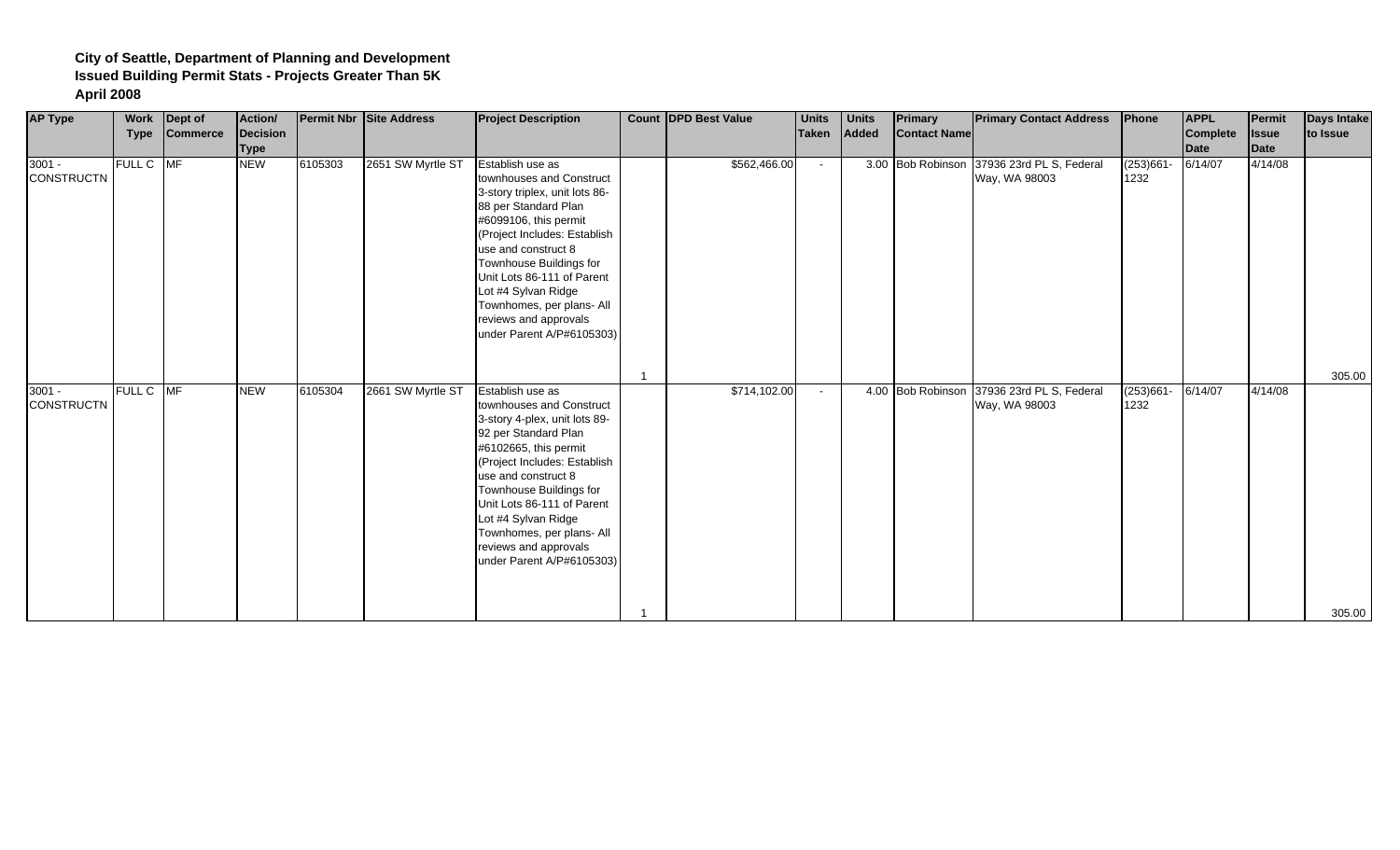| <b>AP Type</b>                | <b>Type</b> | Work Dept of<br>Commerce | Action/<br>Decision<br><b>Type</b> |         | <b>Permit Nbr Site Address</b>      | <b>Project Description</b>                                                                                                                                                                                                                                                                                                                               | <b>Count DPD Best Value</b> | <b>Units</b><br>Taken | <b>Units</b><br>Added | <b>Primary</b><br><b>Contact Name</b> | <b>Primary Contact Address</b>                              | Phone                | <b>APPL</b><br><b>Complete</b><br><b>Date</b> | Permit<br><b>Issue</b><br>Date | Days Intake<br>to Issue |
|-------------------------------|-------------|--------------------------|------------------------------------|---------|-------------------------------------|----------------------------------------------------------------------------------------------------------------------------------------------------------------------------------------------------------------------------------------------------------------------------------------------------------------------------------------------------------|-----------------------------|-----------------------|-----------------------|---------------------------------------|-------------------------------------------------------------|----------------------|-----------------------------------------------|--------------------------------|-------------------------|
| $3001 -$<br><b>CONSTRUCTN</b> | FULL C MF   |                          | <b>NEW</b>                         | 6105305 | 7110 27th AV SW                     | Establish use as<br>townhouses and Construct<br>3-story 4-plex, unit lots 93-<br>96 per Standard Plan<br>#6102665, this permit<br>(Project Includes: Establish<br>use and construct 8<br>Townhouse Buildings for<br>Unit Lots 86-111 of Parent<br>Lot #4 Sylvan Ridge<br>Townhomes, per plans- All<br>reviews and approvals<br>under Parent A/P#6105303) | \$714,102.00                | $\sim$                |                       |                                       | 4.00 Bob Robinson 37936 23rd PL S, Federal<br>Way, WA 98003 | $(253)661 -$<br>1232 | 6/14/07                                       | 4/14/08                        |                         |
| $3001 -$                      | FULL C MF   |                          | <b>NEW</b>                         | 6105306 | 7111 Shinkle PL SW Establish use as |                                                                                                                                                                                                                                                                                                                                                          | \$562,466.00                |                       |                       | 3.00 Bob Robinson                     | 37936 23rd PL S, Federal                                    | $(253)661-$          | 6/14/07                                       | 4/14/08                        | 305.00                  |
| <b>CONSTRUCTN</b>             |             |                          |                                    |         |                                     | townhouses and Construct<br>3-story triplex, unit lots 97-<br>99 per Standard Plan<br>#6099106, this permit<br>(Project Includes: Establish<br>use and construct 8<br>Townhouse Buildings for<br>Unit Lots 86-111 of Parent<br>Lot #4 Sylvan Ridge<br>Townhomes, per plans- All<br>reviews and approvals<br>under Parent A/P#6105303)                    |                             |                       |                       |                                       | Way, WA 98003                                               | 1232                 |                                               |                                | 305.00                  |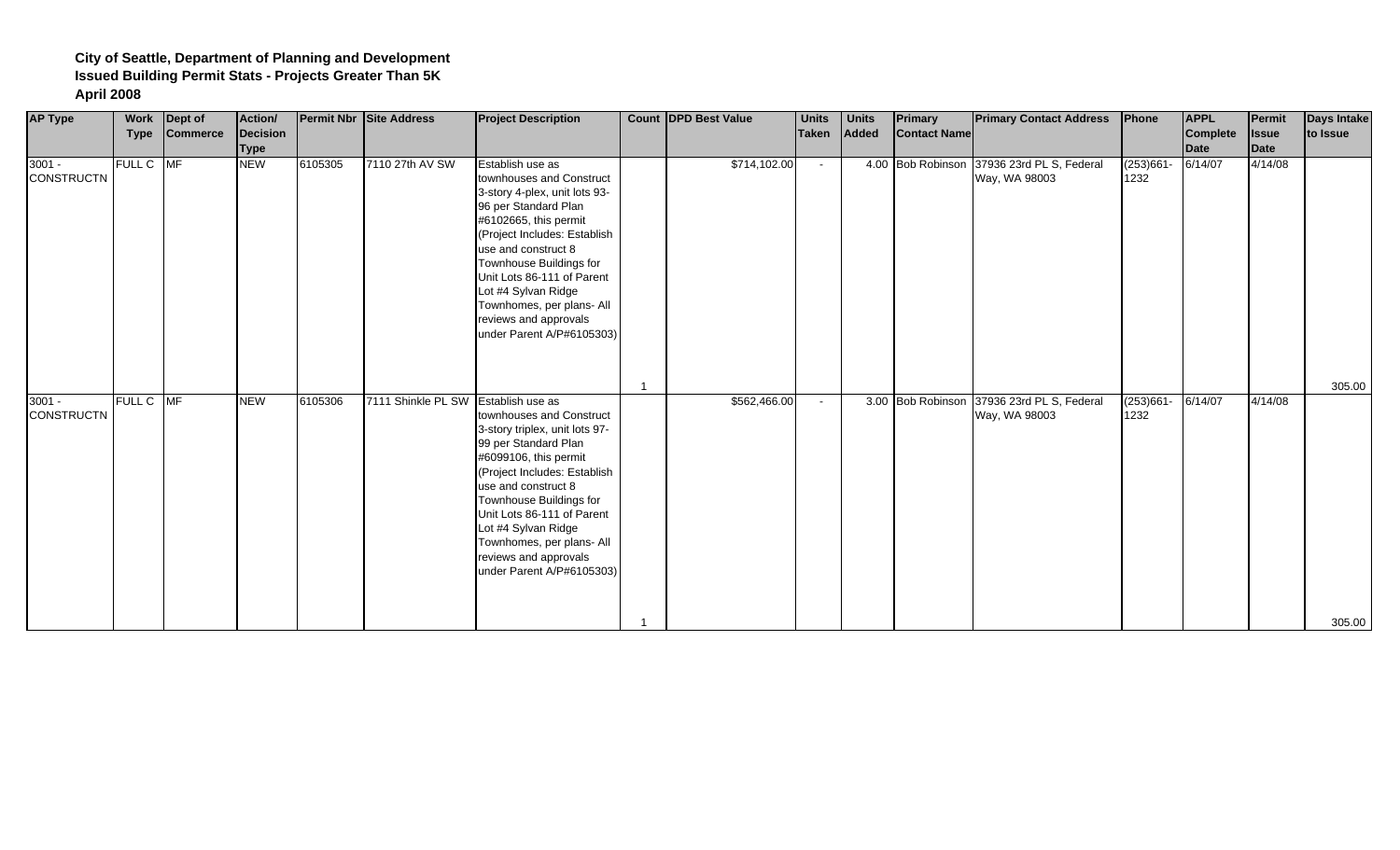| <b>AP Type</b>                | <b>Work</b><br><b>Type</b> | Dept of<br><b>Commerce</b> | Action/<br>Decision<br><b>Type</b> |         | <b>Permit Nbr Site Address</b>      | <b>Project Description</b>                                                                                                                                                                                                                                                                                                                                 | <b>Count DPD Best Value</b> | <b>Units</b><br>Taken | <b>Units</b><br><b>Added</b> | Primary<br><b>Contact Name</b> | <b>Primary Contact Address</b>                              | Phone                | <b>APPL</b><br>Complete<br>Date | Permit<br><b>Issue</b><br>Date | <b>Days Intake</b><br>to Issue |
|-------------------------------|----------------------------|----------------------------|------------------------------------|---------|-------------------------------------|------------------------------------------------------------------------------------------------------------------------------------------------------------------------------------------------------------------------------------------------------------------------------------------------------------------------------------------------------------|-----------------------------|-----------------------|------------------------------|--------------------------------|-------------------------------------------------------------|----------------------|---------------------------------|--------------------------------|--------------------------------|
| $3001 -$<br><b>CONSTRUCTN</b> | FULL C MF                  |                            | <b>NEW</b>                         | 6105307 | 7121 Shinkle PL SW Establish use as | townhouses and Construct<br>3-story triplex, unit lots 100-<br>102 per Standard Plan<br>#6099106, this permit<br>(Project Includes: Establish<br>use and construct 8<br>Townhouse Buildings for<br>Unit Lots 86-111 of Parent<br>Lot #4 Sylvan Ridge<br>Townhomes, per plans- All<br>reviews and approvals<br>under Parent A/P#6105303)                    | \$562,466.00                | $\sim$                |                              |                                | 3.00 Bob Robinson 37936 23rd PL S, Federal<br>Way, WA 98003 | $(253)661 -$<br>1232 | 6/14/07                         | 4/14/08                        |                                |
| $3001 -$<br><b>CONSTRUCTN</b> | FULL C MF                  |                            | <b>NEW</b>                         | 6105308 | 7120 27th AV SW                     | Establish use as<br>townhouses and Construct<br>3-story 4-plex, unit lots 103-<br>106 per Standard Plan<br>#6102665, this permit<br>(Project Includes: Establish<br>use and construct 8<br>Townhouse Buildings for<br>Unit Lots 86-111 of Parent<br>Lot #4 Sylvan Ridge<br>Townhomes, per plans- All<br>reviews and approvals<br>under Parent A/P#6105303) | \$714,102.00                | $\sim$                |                              | 4.00 Bob Robinson              | 37936 23rd PL S, Federal<br>Way, WA 98003                   | $(253)661 -$<br>1232 | 6/14/07                         | 4/14/08                        | 305.00<br>305.00               |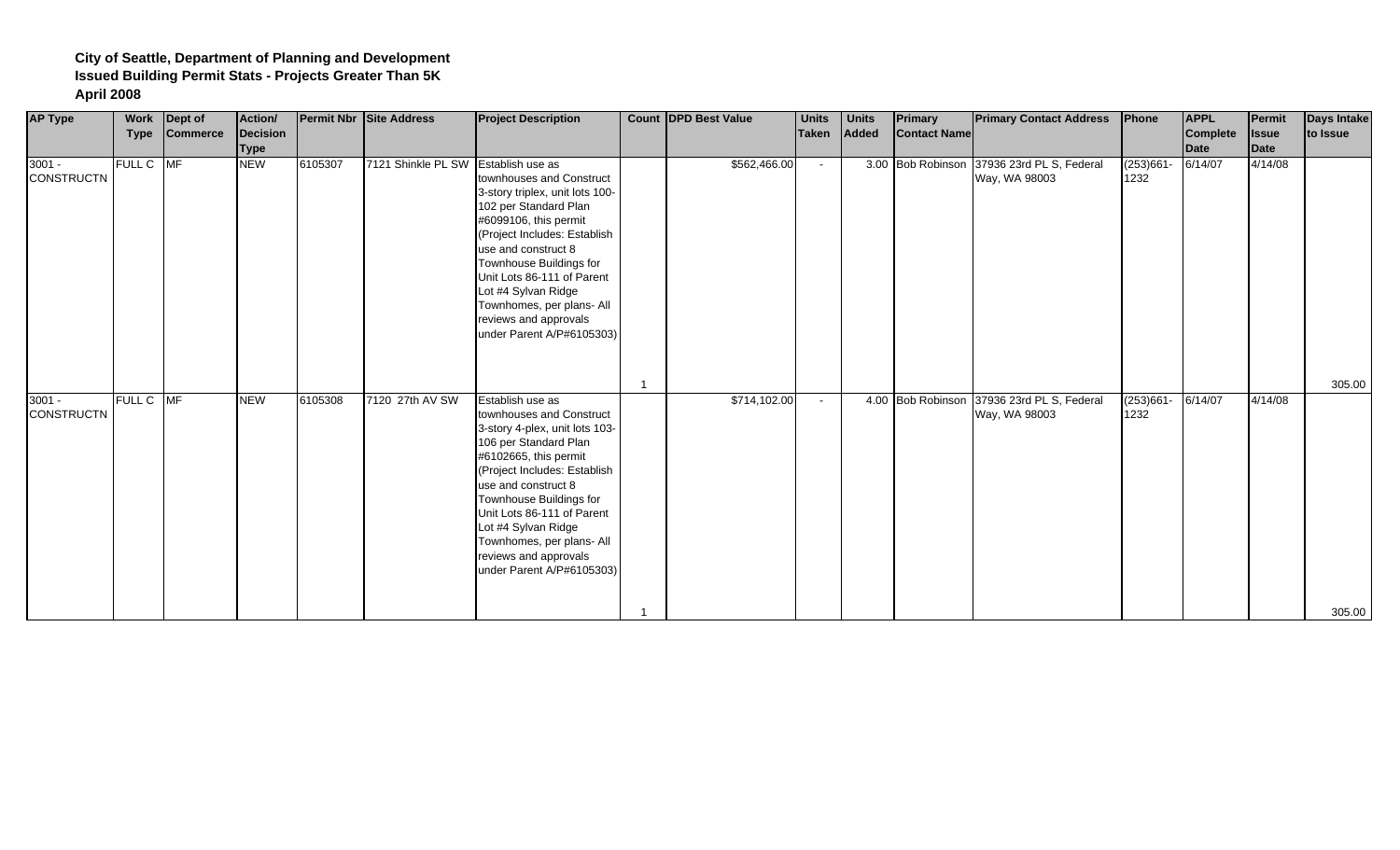| <b>AP Type</b>                | Work        | Dept of         | Action/     |         | <b>Permit Nbr Site Address</b> | <b>Project Description</b>                          | <b>Count DPD Best Value</b> | <b>Units</b> | <b>Units</b> | <b>Primary</b>      | <b>Primary Contact Address</b>                         | Phone                | <b>APPL</b>     | Permit       | <b>Days Intake</b> |
|-------------------------------|-------------|-----------------|-------------|---------|--------------------------------|-----------------------------------------------------|-----------------------------|--------------|--------------|---------------------|--------------------------------------------------------|----------------------|-----------------|--------------|--------------------|
|                               | <b>Type</b> | <b>Commerce</b> | Decision    |         |                                |                                                     |                             | <b>Taken</b> | Added        | <b>Contact Name</b> |                                                        |                      | <b>Complete</b> | <b>Issue</b> | to Issue           |
|                               |             |                 | <b>Type</b> |         |                                |                                                     |                             |              |              |                     |                                                        |                      | <b>Date</b>     | Date         |                    |
| $3001 -$<br><b>CONSTRUCTN</b> | FULL C MF   |                 | <b>NEW</b>  | 6105309 | 7130 27th AV SW                | Establish use as<br>townhouses and Construct        | \$562,466.00                | $\sim$       |              | 3.00 Bob Robinson   | 37936 23rd PL S, Federal<br>Way, WA 98003              | $(253)661 -$<br>1232 | 6/14/07         | 4/14/08      |                    |
|                               |             |                 |             |         |                                |                                                     |                             |              |              |                     |                                                        |                      |                 |              |                    |
|                               |             |                 |             |         |                                | 3-story triplex, unit lots 107-                     |                             |              |              |                     |                                                        |                      |                 |              |                    |
|                               |             |                 |             |         |                                | 109 per Standard Plan                               |                             |              |              |                     |                                                        |                      |                 |              |                    |
|                               |             |                 |             |         |                                | #6099106, this permit                               |                             |              |              |                     |                                                        |                      |                 |              |                    |
|                               |             |                 |             |         |                                | (Project Includes: Establish                        |                             |              |              |                     |                                                        |                      |                 |              |                    |
|                               |             |                 |             |         |                                | use and construct 8                                 |                             |              |              |                     |                                                        |                      |                 |              |                    |
|                               |             |                 |             |         |                                | Townhouse Buildings for                             |                             |              |              |                     |                                                        |                      |                 |              |                    |
|                               |             |                 |             |         |                                | Unit Lots 86-111 of Parent                          |                             |              |              |                     |                                                        |                      |                 |              |                    |
|                               |             |                 |             |         |                                | Lot #4 Sylvan Ridge                                 |                             |              |              |                     |                                                        |                      |                 |              |                    |
|                               |             |                 |             |         |                                | Townhomes, per plans- All                           |                             |              |              |                     |                                                        |                      |                 |              |                    |
|                               |             |                 |             |         |                                | reviews and approvals                               |                             |              |              |                     |                                                        |                      |                 |              |                    |
|                               |             |                 |             |         |                                | under Parent A/P#6105303)                           |                             |              |              |                     |                                                        |                      |                 |              |                    |
|                               |             |                 |             |         |                                |                                                     |                             |              |              |                     |                                                        |                      |                 |              |                    |
|                               |             |                 |             |         |                                |                                                     |                             |              |              |                     |                                                        |                      |                 |              | 305.00             |
| $3001 -$                      | FULL C MF   |                 | <b>NEW</b>  | 6110346 | 126 25th AV E                  | Establish use as                                    | \$524,986.00                | $\sim$       |              |                     | 3.00 Andrew Novion PO BOX 25810, Seattle, WA (206)679- |                      | 12/1/06         | 4/8/08       |                    |
| <b>CONSTRUCTN</b>             |             |                 |             |         |                                | townhouses. Construct one                           |                             |              |              |                     | 98165                                                  | 7023                 |                 |              |                    |
|                               |             |                 |             |         |                                | 3-unit townhouse per plan                           |                             |              |              |                     |                                                        |                      |                 |              |                    |
|                               |             |                 |             |         |                                | (reviews and processing for                         |                             |              |              |                     |                                                        |                      |                 |              |                    |
|                               |             |                 |             |         |                                | 2 A/Ps under 6110346)                               |                             |              |              |                     |                                                        |                      |                 |              |                    |
|                               |             |                 |             |         |                                |                                                     |                             |              |              |                     |                                                        |                      |                 |              | 494.00             |
| $3001 -$                      | FULL C MF   |                 | <b>NEW</b>  | 6110350 | 116 25th AV E                  | Establish use as                                    | \$514,692.00                |              |              |                     | 3.00 Andrew Novion PO BOX 25810, Seattle, WA (206)679- |                      | 12/1/06         | 4/8/08       |                    |
| <b>CONSTRUCTN</b>             |             |                 |             |         |                                | townhouses. Construct one                           |                             |              |              |                     | 98165                                                  | 7023                 |                 |              |                    |
|                               |             |                 |             |         |                                | 3-unit townhouse per plans                          |                             |              |              |                     |                                                        |                      |                 |              |                    |
|                               |             |                 |             |         |                                | (reviews and processing for                         |                             |              |              |                     |                                                        |                      |                 |              |                    |
|                               |             |                 |             |         |                                | 2 A/Ps under 6110350)                               |                             |              |              |                     |                                                        |                      |                 |              |                    |
|                               |             |                 |             |         |                                |                                                     |                             |              |              |                     |                                                        |                      |                 |              |                    |
|                               | FULL C MF   |                 |             |         |                                |                                                     |                             |              |              |                     |                                                        |                      |                 |              | 494.00             |
| $3001 -$<br><b>CONSTRUCTN</b> |             |                 | <b>NEW</b>  | 6121121 | 430 MINOR AV N                 | Phase II of II for                                  | \$3,708,098.00              | $\sim$       |              |                     | 50.00 Michele Wang 1 Yesler WY STE 200,                | $(206)956 -$         | 7/18/07         | 4/3/08       |                    |
|                               |             |                 |             |         |                                | construction of a six story<br>mixed use structure/ |                             |              |              |                     | Seattle, WA 98104                                      | 1970                 |                 |              |                    |
|                               |             |                 |             |         |                                | Structural & Architectural                          |                             |              |              |                     |                                                        |                      |                 |              |                    |
|                               |             |                 |             |         |                                | Completion / Occupy per                             |                             |              |              |                     |                                                        |                      |                 |              |                    |
|                               |             |                 |             |         |                                | plans                                               |                             |              |              |                     |                                                        |                      |                 |              |                    |
|                               |             |                 |             |         |                                |                                                     |                             |              |              |                     |                                                        |                      |                 |              | 260.00             |
| $3001 -$                      | FULL C MF   |                 | <b>NEW</b>  | 6121473 | 122 25th AV E                  | Construct associate (review                         | \$511,122.00                | $\sim$       |              |                     | 3.00 Andrew Novion PO BOX 25810, Seattle, WA (206)679- |                      | 12/1/06         | 4/8/08       |                    |
| <b>CONSTRUCTN</b>             |             |                 |             |         |                                | and processing for 2 A/Ps                           |                             |              |              |                     | 98165                                                  | 7023                 |                 |              |                    |
|                               |             |                 |             |         |                                | under 6110346)                                      |                             |              |              |                     |                                                        |                      |                 |              |                    |
|                               |             |                 |             |         |                                |                                                     |                             |              |              |                     |                                                        |                      |                 |              | 494.00             |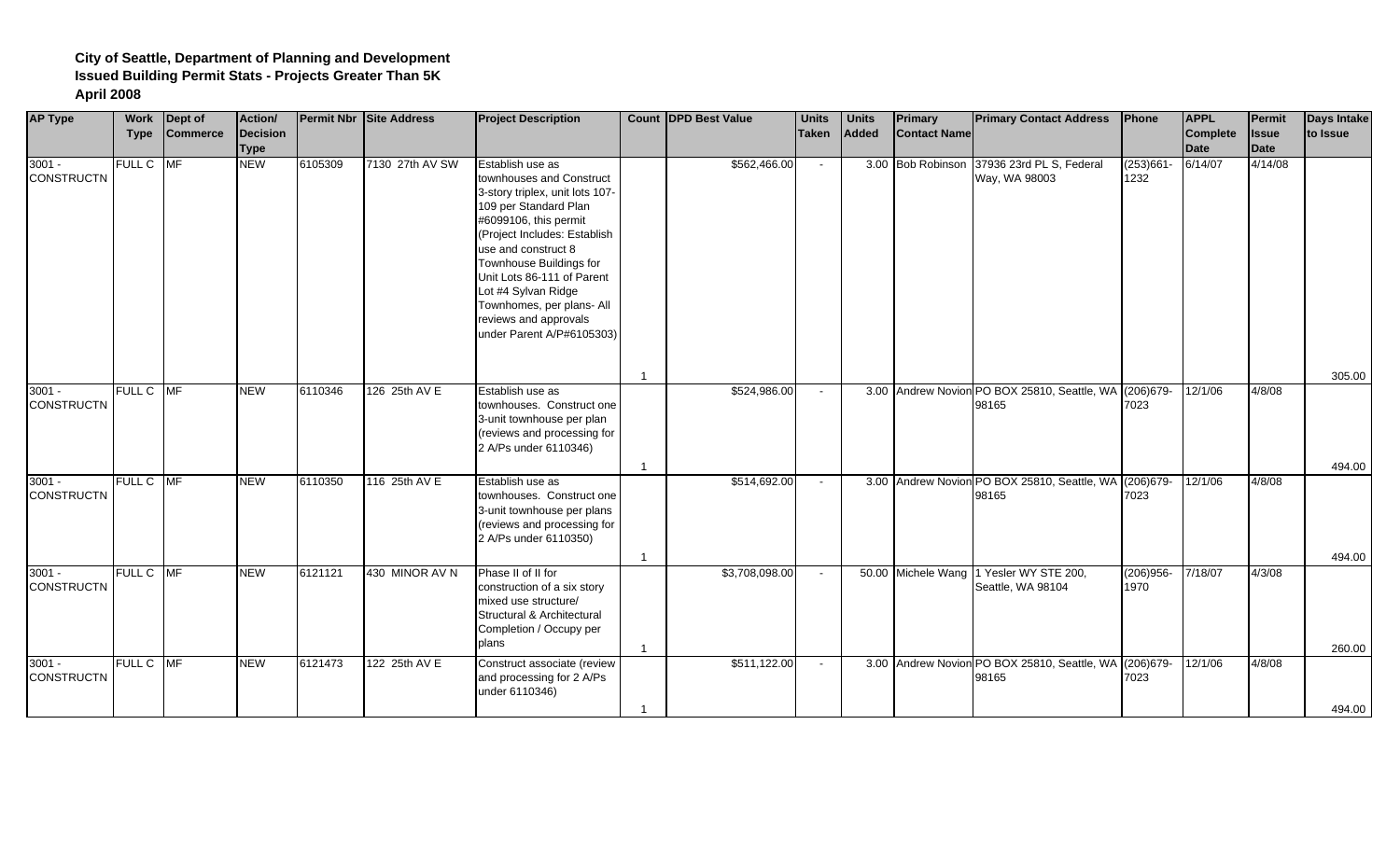| <b>AP Type</b>                | Work<br><b>Type</b> | Dept of<br><b>Commerce</b> | Action/<br>Decision<br><b>Type</b> |         | Permit Nbr Site Address | <b>Project Description</b>                                                                                                                                                                                                                                                                                              |                                  | <b>Count IDPD Best Value</b> | <b>Units</b><br>Taken | <b>Units</b><br>Added | <b>Primary</b><br><b>Contact Name</b> | <b>Primary Contact Address</b>                                  | Phone                | <b>APPL</b><br><b>Complete</b><br><b>Date</b> | Permit<br><b>Issue</b><br>Date | <b>Days Intake</b><br>to Issue |
|-------------------------------|---------------------|----------------------------|------------------------------------|---------|-------------------------|-------------------------------------------------------------------------------------------------------------------------------------------------------------------------------------------------------------------------------------------------------------------------------------------------------------------------|----------------------------------|------------------------------|-----------------------|-----------------------|---------------------------------------|-----------------------------------------------------------------|----------------------|-----------------------------------------------|--------------------------------|--------------------------------|
| $3001 -$<br><b>CONSTRUCTN</b> | <b>FULL C</b>       | MF                         | <b>NEW</b>                         | 6121477 | 118 25th AV E           | Construct associate<br>(reviews and processing for<br>2 A/Ps under 6110350)                                                                                                                                                                                                                                             |                                  | \$510,783.00                 | $\sim$                |                       |                                       | 3.00 Andrew Novion PO BOX 25810, Seattle, WA (206)679-<br>98165 | 7023                 | 12/1/06                                       | 4/8/08                         |                                |
| $3001 -$<br><b>CONSTRUCTN</b> | FULL C MF           |                            | <b>NEW</b>                         | 6126380 | 9056 18th AV SW         | Establish Use & Construct a<br>7-unit townhouse structure<br>and Occupy per plan.                                                                                                                                                                                                                                       | -1<br>$\overline{1}$             | \$866,265.00                 | $\sim$                |                       | 7.00 Brittani Ard                     | PO BOX 99486, Seattle, WA (206)282-<br>98139                    | 7990                 | 2/28/07                                       | 4/18/08                        | 494.00<br>415.00               |
| $3001 -$<br><b>CONSTRUCTN</b> | FULL C MF           |                            | <b>NEW</b>                         | 6126535 | 9070 18th AV SW         | Establish use as multifamily<br>structure and construct a 7-<br>unit townhouse structure<br>with surface parking, per<br>plan.                                                                                                                                                                                          |                                  | \$916,882.00                 | $\sim$                |                       | 7.00 Brittani Ard                     | PO BOX 99486, Seattle, WA (206)282-<br>98139                    | 7990                 | 2/28/07                                       | 4/18/08                        |                                |
| $3001 -$<br><b>CONSTRUCTN</b> | FULL C MF           |                            | <b>NEW</b>                         | 6141846 | 5519 15th AV NE         | Establish use and construct<br>a 4 unit apartment, per plan.                                                                                                                                                                                                                                                            | $\overline{1}$<br>$\overline{1}$ | \$503,012.00                 | $\sim$                |                       | 4.00 Eddie King                       | 500 MT Olympus DR SW,<br>Issaquah, WA 98027                     | $(425)829 -$<br>8781 | 9/25/07                                       | 4/28/08                        | 415.00<br>216.00               |
| $3001 -$<br><b>CONSTRUCTN</b> | FULL C MF           |                            | <b>NEW</b>                         | 6144413 | 1408 14th AV            | Shoring and excavation for<br>future multi use project per<br>plans (Phase I of II)                                                                                                                                                                                                                                     |                                  | \$905,000.00                 | $\mathbf{r}$          |                       |                                       | John Schwartz 2003 Western AV STE 300<br>Seattle, WA 98121      | $(206)728 -$<br>1912 | 8/24/07                                       | 4/2/08                         |                                |
| $3001 -$<br><b>CONSTRUCTN</b> | FULL C MF           |                            | <b>NEW</b>                         | 6146562 | 300 ROY ST              | Phase I of Excavation and<br>shoring for a 5 story hotel<br>and mixed use over one<br>basement, per plan.                                                                                                                                                                                                               | $\overline{1}$<br>$\overline{1}$ | \$1,715,000.00               | $\sim$                |                       | <b>Mark Modawel</b>                   | 1355 118th AV SE STE 200,<br>Bellevue, WA 98005                 | $(425)990 -$<br>1616 | 7/27/07                                       | 4/23/08                        | 222.00<br>271.00               |
| $3001 -$<br><b>CONSTRUCTN</b> | FULL C MF           |                            | <b>NEW</b>                         | 6161688 | 909 N 143rd ST          | Phase 4 OF 4 - Construct<br>wood frame L2-L6 & arch.<br>completion, per plans this<br>permit (West Bldg)<br>(Construct (1) mixed use<br>residential/retail/indoor<br>participant sports and (1)<br>residential structure.<br>Basement and surface<br>parking per plan. Process<br>and routing for (2) A/P's<br>6076805. |                                  | \$12,227,029.00              | $\sim$                |                       | 65.00 Jodi Patterson                  | 26456 Marine View DR S,<br>Des Moines, WA 98198                 | $(425)681 -$<br>4718 | 11/19/07                                      | 4/7/08                         |                                |
| <b>MULTIFAMILY NEW</b>        |                     |                            |                                    |         |                         |                                                                                                                                                                                                                                                                                                                         | 23.00                            | \$80,510,632.00              | $\sim$                | 719.00                |                                       |                                                                 |                      |                                               |                                | 140.00                         |